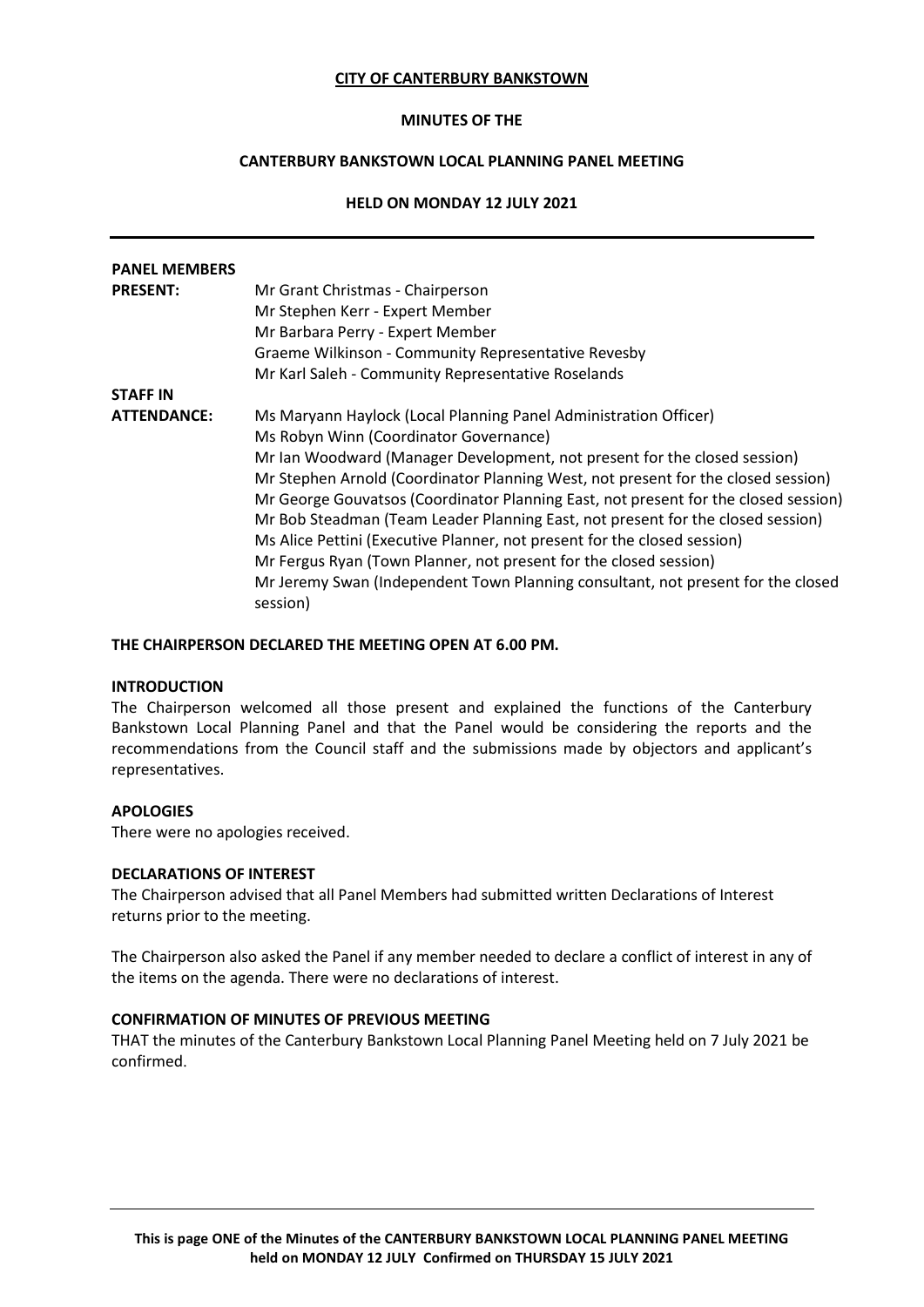# **1 DA-954/2020 - 715 HENRY LAWSON DRIVE, EAST HILLS: DEMOLITION OF EXISTING GARAGE, CONSTRUCTION OF A DETACHED SECONDARY DWELLING AND CONSTRUCTION OF AN OUTBUILDING WITH DOUBLE GARAGE.**

## **Site Visit**

Panel members carried out their own site inspection prior to the public hearing.

## **Public Addresses**

There was no public address in respect to this item.

#### **Panel Assessment**

Mr Graeme Wilkinson was the Community Panel Member present for the deliberation and voting for this matter.

The Panel considered that the proposal was an appropriate design subject to increased setbacks for the proposed garage from Lucas Road and an increased setback for the proposed secondary dwelling from Henry Lawson Drive.

## **CBLPP Determination**

THAT Development Application DA-954/2020 be **APPROVED** in accordance with the Council staff report recommendation, subject to the addition of the following condition:

3A) Design Modification – Proposed secondary dwelling:

The proposed setback of the whole of the secondary dwelling from the front property boundary to Henry Lawson Drive is to be increased by 1 metre.

Amended Plans detailing the design modification are to be provided to the certifying authority prior to the issue of a Construction Certificate.

## **Vote: 4 – 0 in favour**

# **2 DA-311/2021 – SHOP 2, 10-14 PADSTOW PARADE, PADSTOW: CHANGE OF USE OF SHOP 2, TO A DRESS HIRE SHOP WITH ASSOCIATED FITOUT.**

#### **Site Visit**

Panel members carried out their own site inspection prior to the public hearing.

#### **Public Addresses**

There was no public address in respect to this item.

### **Panel Assessment**

Mr Graeme Wilkinson was the Community Panel Member present for the deliberation and voting for this matter.

The Panel considered that the proposed use was desirable for the purpose built commercial and retail premises which serve to activate the ground plane of the public car park.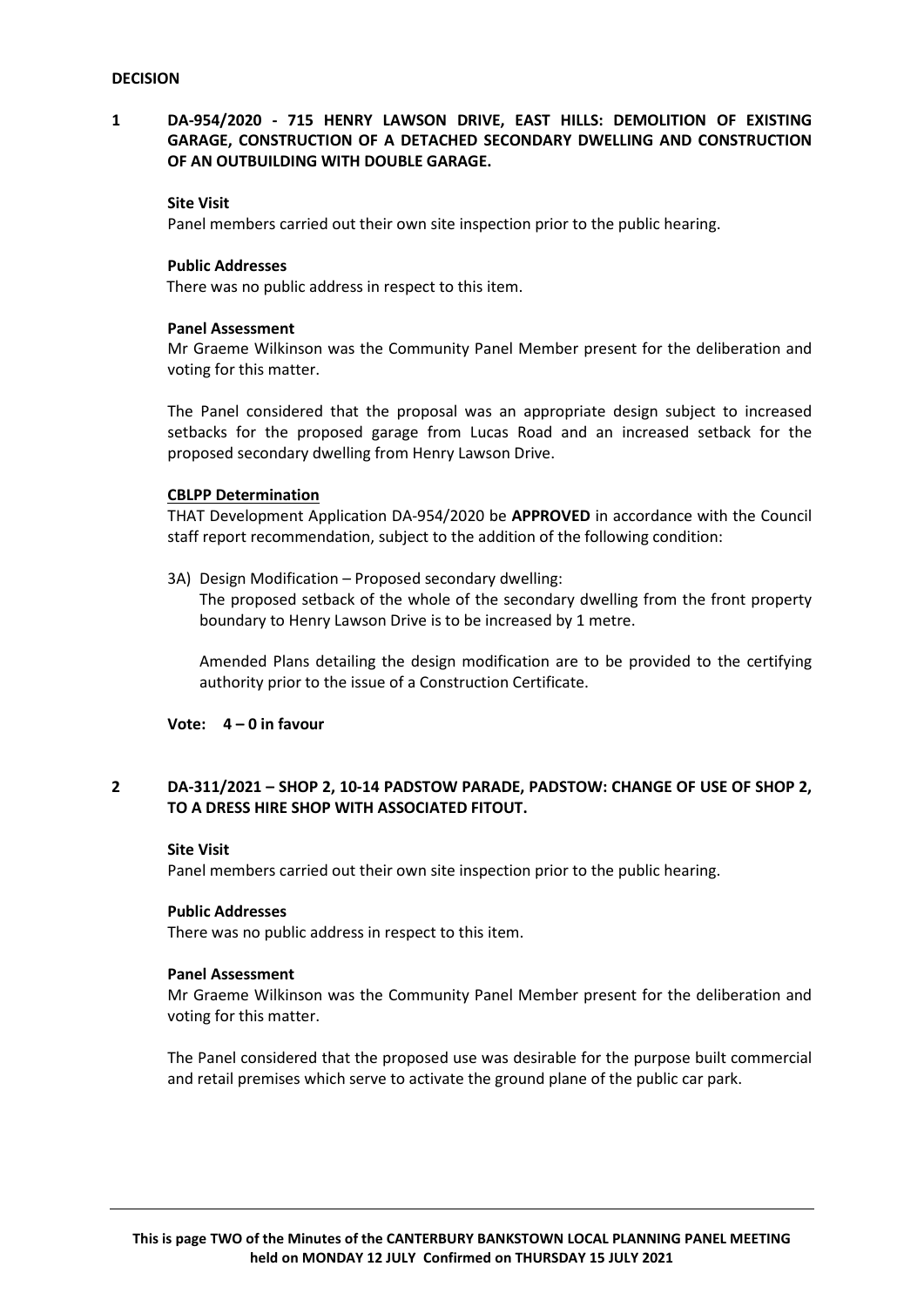## **CBLPP Determination**

THAT Development Application DA-311/2021 be **APPROVED** in accordance with the Council staff report recommendation, subject to an amendment to proposed condition 17 to refer to "four (4) off street car parking spaces" being provided for the use.

## **Vote: 4 – 0 in favour**

# **3 DA-279/2021 – 223A BONDS ROAD, RIVERWOOD: INSTALLATION OF TWO PREFABRICATED PORTABLE STRUCTURES TO BE USED FOR STORAGE AND GENERAL PURPOSES FOR THE AUSTRALIAN AIR LEAGUE**

## **Site Visit**

Panel members carried out their own site inspection prior to the public hearing.

## **Public Addresses**

There was no public address in respect to this item.

#### **Panel Assessment**

Mr Karl Saleh was the Community Panel Member present for the deliberation and voting for this matter.

The Panel considered that the proposed structures were an acceptable form of development and were worthy of approval.

#### **CBLPP Determination**

THAT Development Application DA-279/2021 be **APPROVED** in accordance with the Council staff report recommendation.

# **Vote: 4 – 0 in favour**

**4 DA-117/2020 – 153-155 PENSHURST ROAD, NARWEE: DEMOLITION OF EXISTING ON SITE STRUCTURES AND CONSTRUCTION OF AN EIGHT STOREY SHOP TOP HOUSING DEVELOPMENT COMPRISING 34 RESIDENTIAL UNITS ABOVE TWO RETAIL PREMISES WITH TWO LEVELS OF BASEMENT CAR PARKING.** 

**THE APPLICATION IS CLASSIFIED AS INTEGRATED DEVELOPMENT PURSUANT TO THE WATER MANAGEMENT ACT 2000**

## **Site Visit**

Panel members carried out their own site inspection prior to the public hearing.

#### **Public Addresses**

The following people addressed the meeting in relation to this item:

- Ms Danielle Allen (objector)
- Mr Peter Lonergan (representing applicant)

#### **Panel Assessment**

Mr Karl Saleh was the Community Panel Member present for the deliberation and voting for this matter.